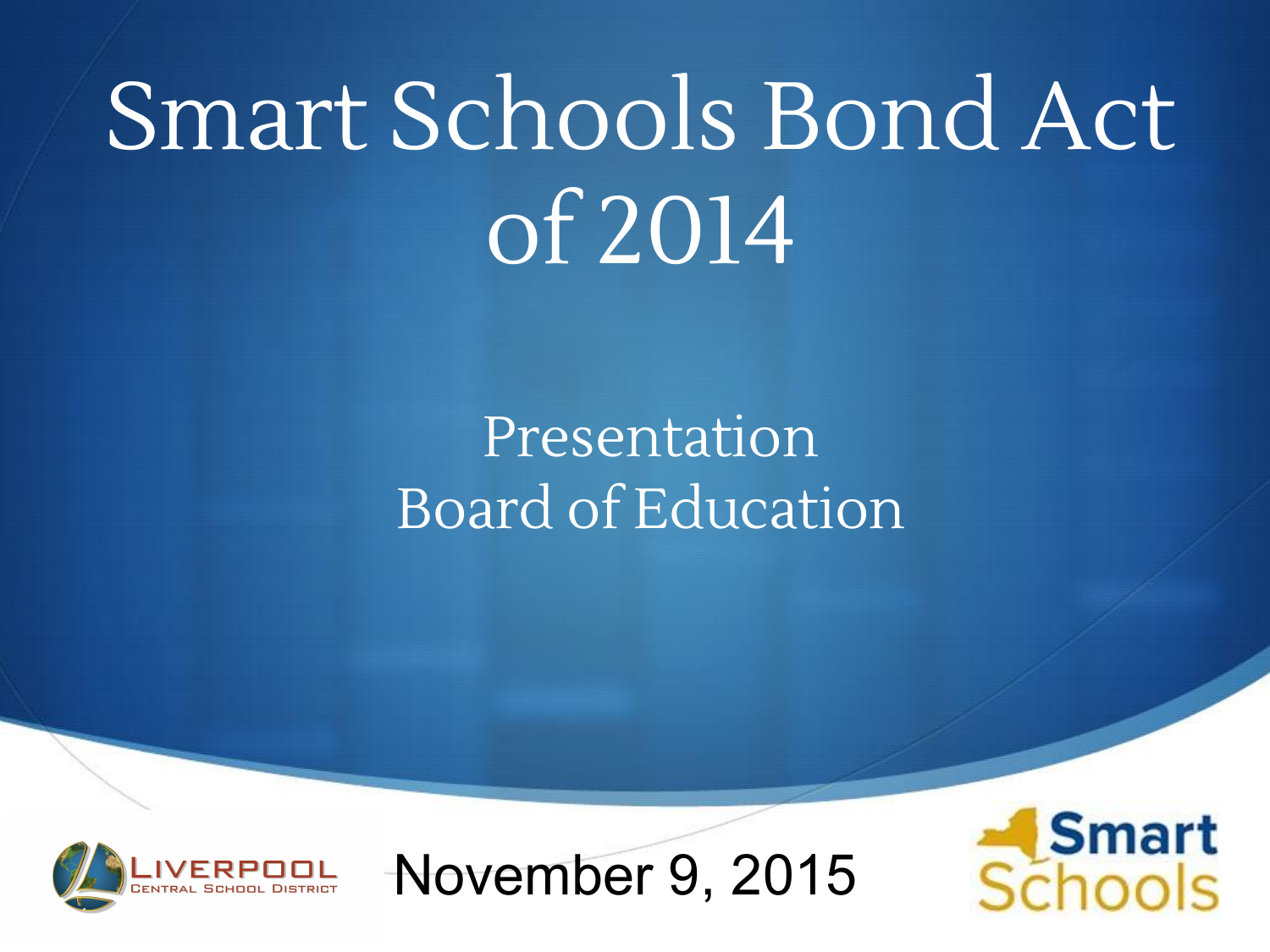**Purpose to improve educational technology and infrastructure to enhance learning and provide opportunities for students throughout the state**

http://www.p12.nysed.gov/mgtserv/smart\_schools/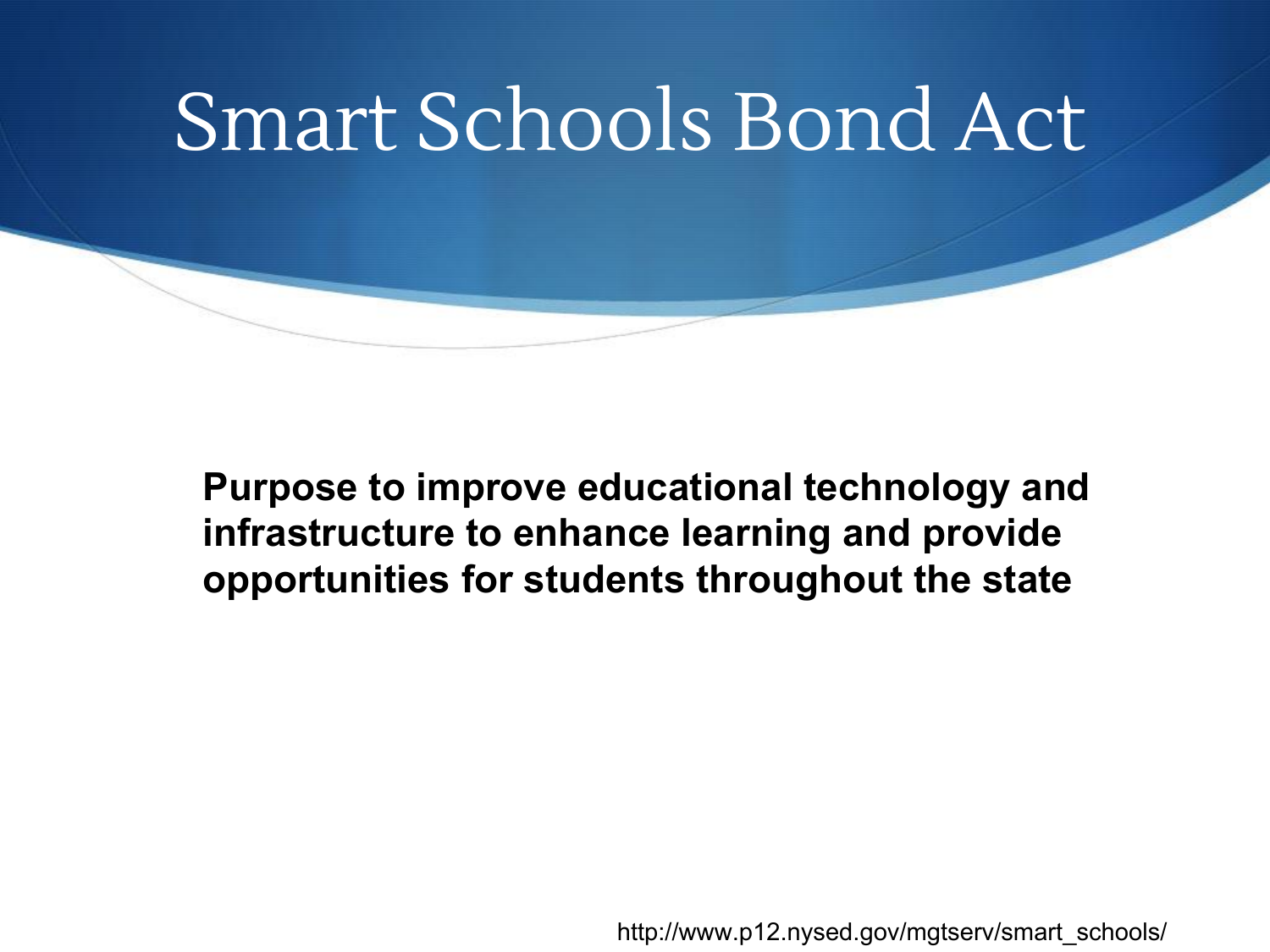# Smart Schools Bond Act Four Focus Areas

- **Construct, enhance, and modernize education facilities to accommodate prekindergarten programs and to provide instructional space to replace classroom trailers**
- **Install high-speed broadband or wireless Internet connectivity for schools and community**
- **Install high-tech security features in school buildings and on school campuses, including but not limited to video surveillance, emergency notification systems, and physical access to controls**
- **Acquire learning technology equipment or facilities**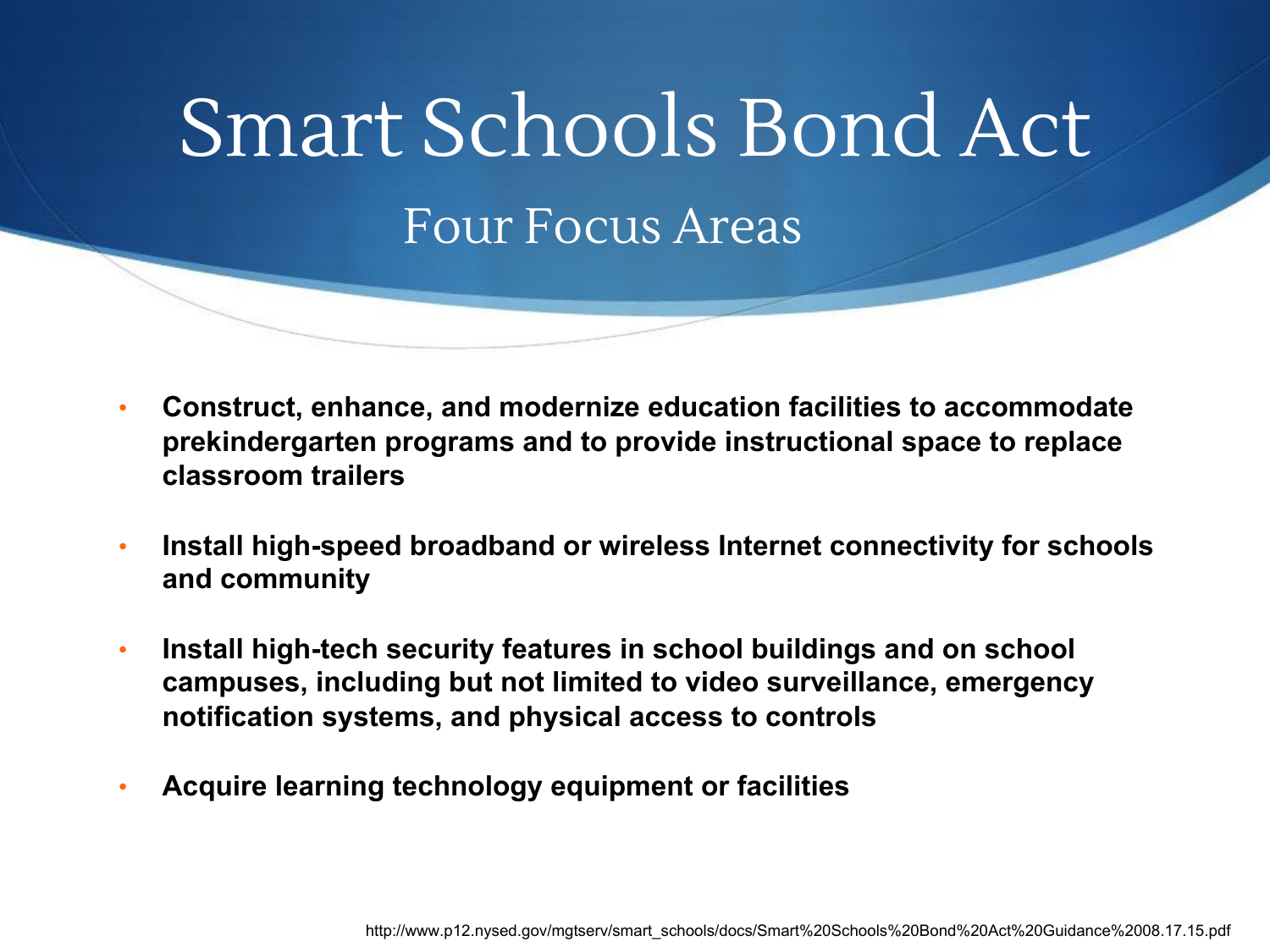### Smart Schools Bond Act Application Process

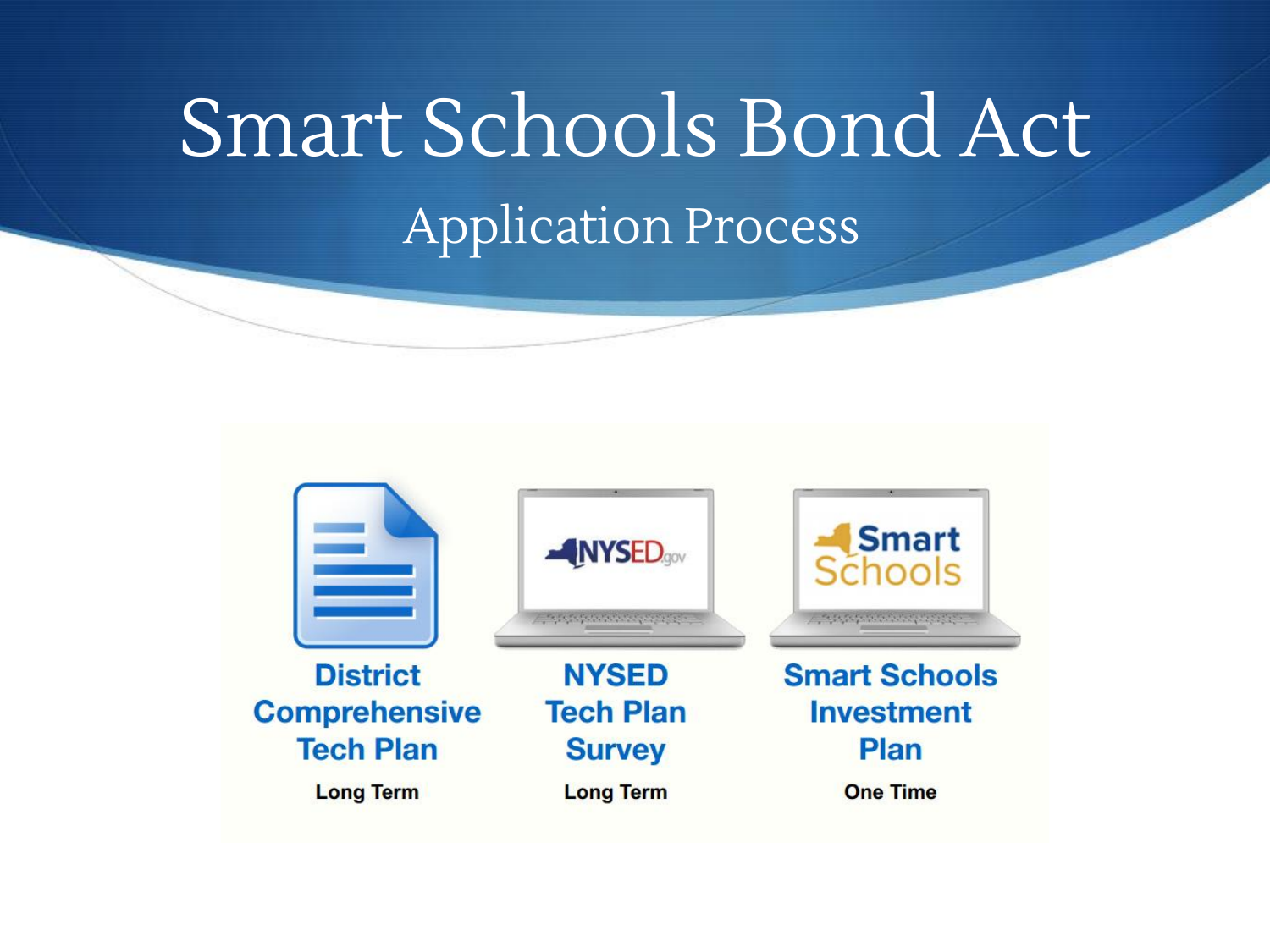# **Allocation** Smart Schools Bond Act

#### Total Allocation \$5,345,676

| Phase 1 | \$2,420,470 |
|---------|-------------|
| Phase 2 | \$1,462,603 |
| Phase 3 | \$1,462,603 |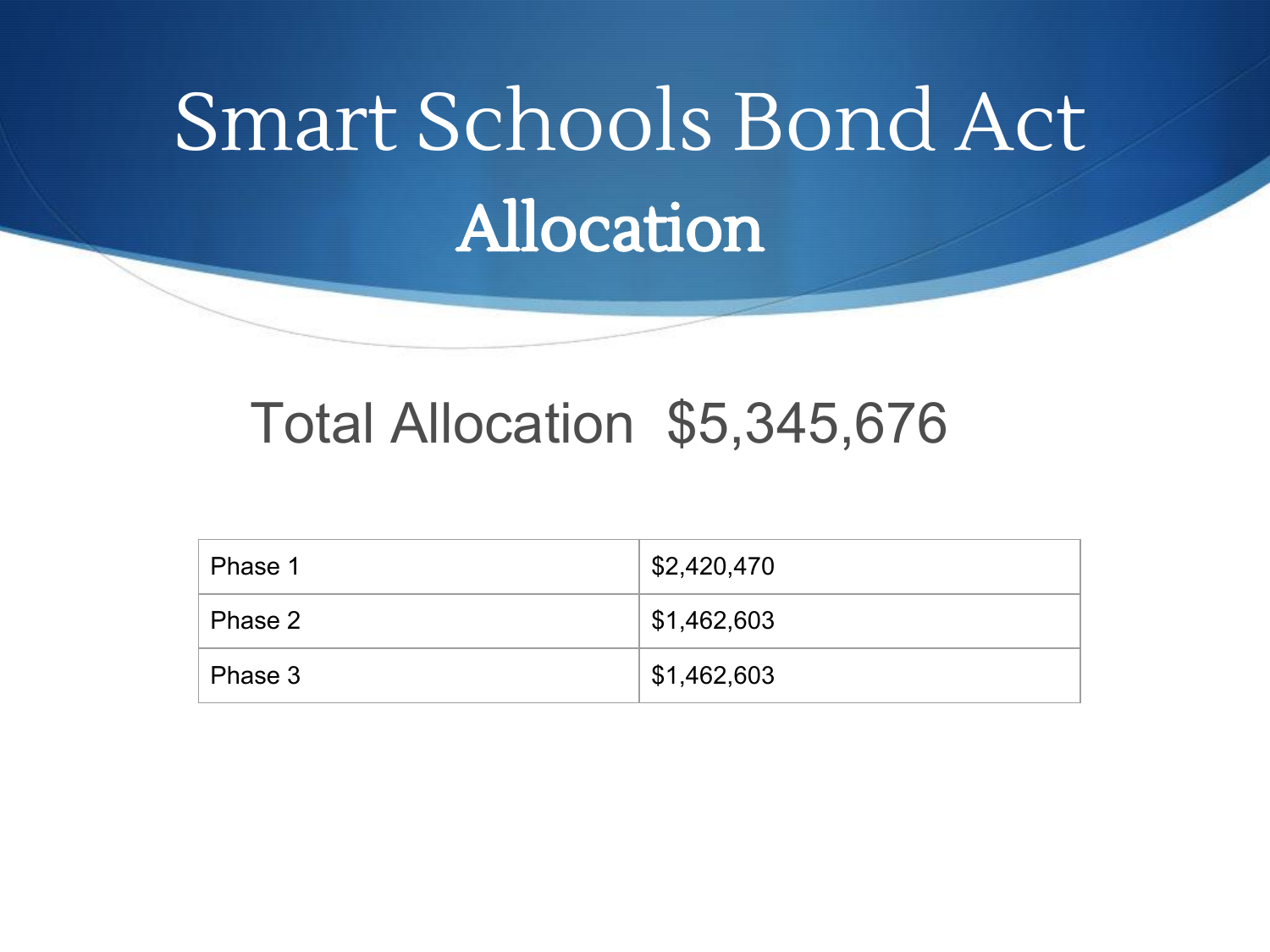## Allocation Smart Schools Bond Act



| <b>Budget Category</b>                |              | <b>Sub-Allocation</b>                                                      |  |
|---------------------------------------|--------------|----------------------------------------------------------------------------|--|
| <b>Network infrastructure</b>         |              | \$947,620                                                                  |  |
| Interactive projectors                |              | \$771,850                                                                  |  |
| <b>Instructional laptop computers</b> |              | \$701,000                                                                  |  |
|                                       | <b>Total</b> | \$2,420,470                                                                |  |
|                                       | computers    | ■ Network infrastructure<br>Interactive projectors<br>Instructional laptop |  |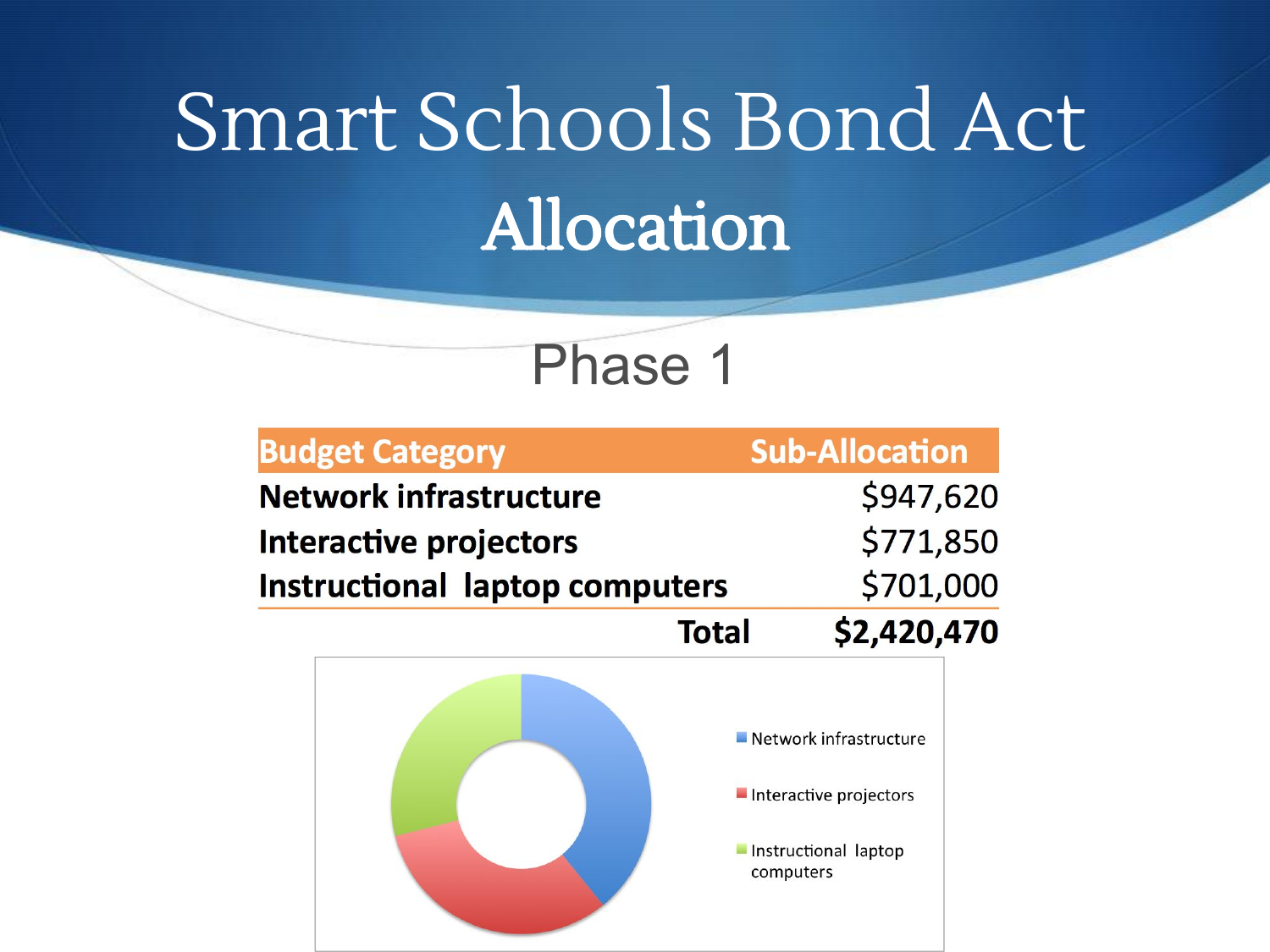#### **Infrastructure**

#### **Upgrading Backbone from 1Gb to 10Gb**

Core Switches High School & Liverpool Middle Schools

44 Site Switches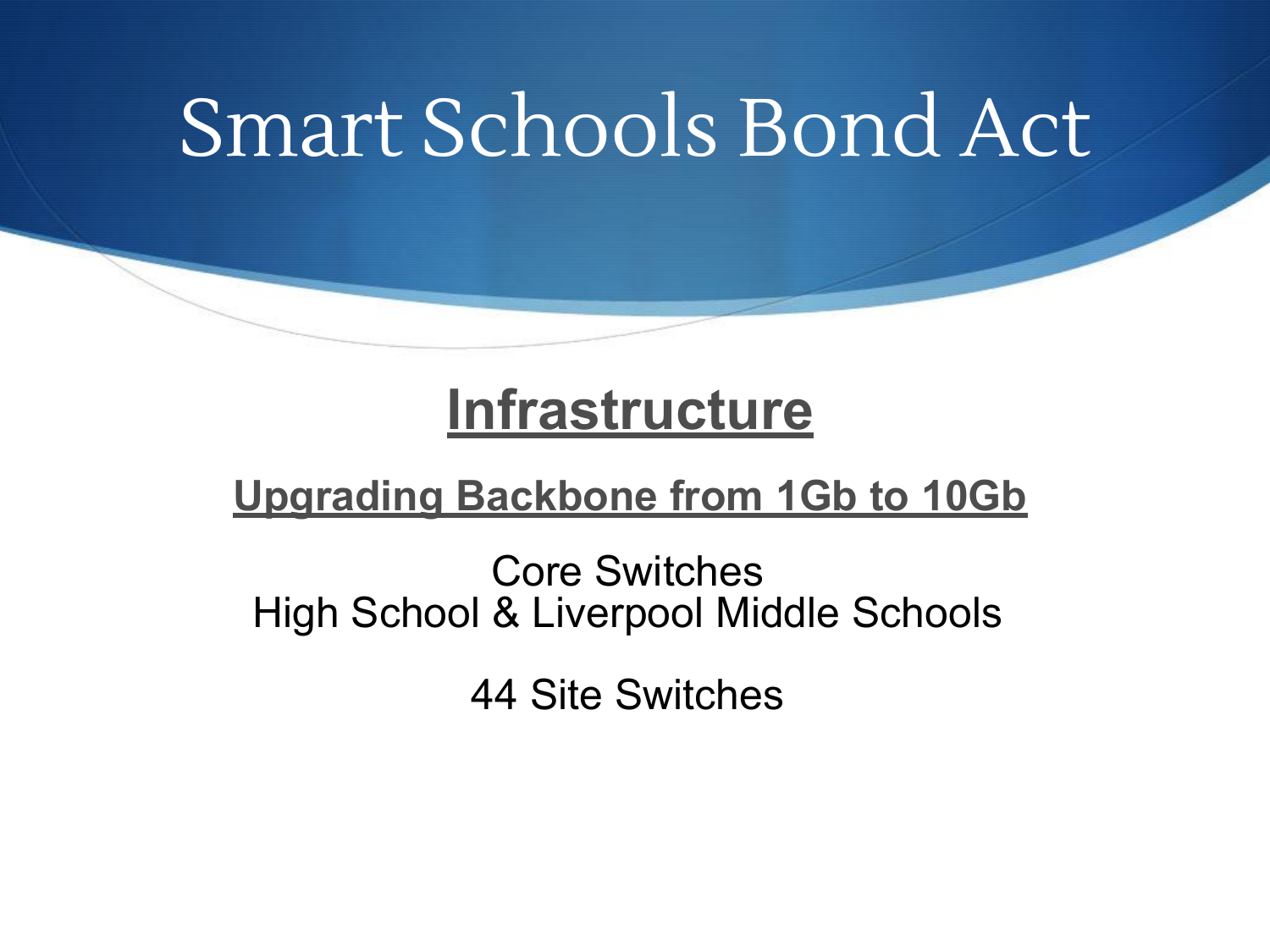#### Phase 1

#### **Interactive Projectors**

Need to successfully and efficiently implement consistent technology tools across all schools

#### **Instructional Laptops**

Consistency throughout the District is key. Reliability, performance and connectivity are key.



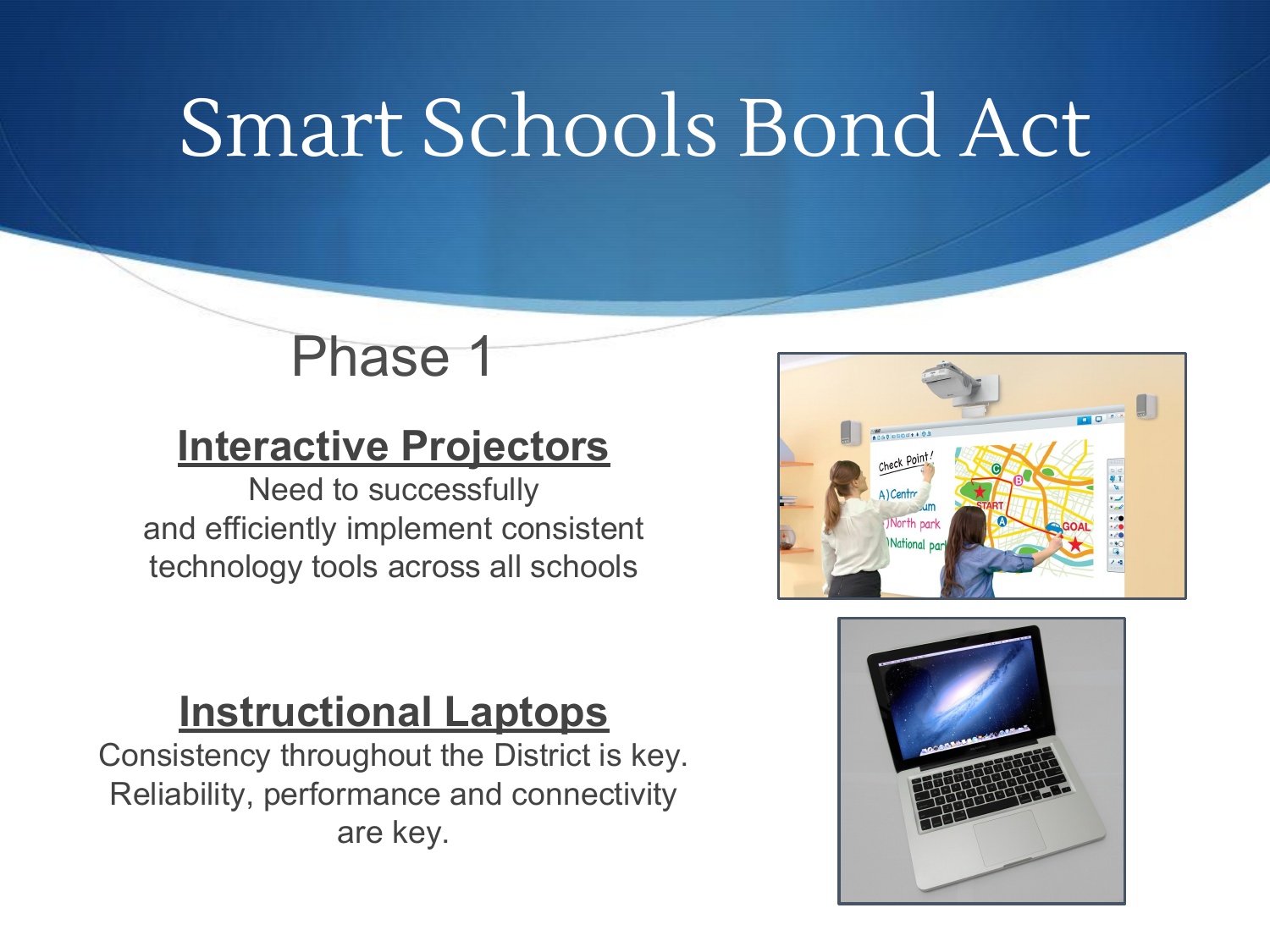- Review allocation amount
- 2. Identify district needs
- 3. Stakeholder engagement
- 4. Instructional technology plan-submitted and approved July, 2015
- 5. Preliminary Plan submission to BOE October, 2015
- 6. 30 day Review-public comments accepted
- 7. Public Hearing November 9, 2015
- 8. Final plan-BOE Approval November 23, 2015
- 9. Submit to SED
- 10. Expenditure and reimbursement of funds.